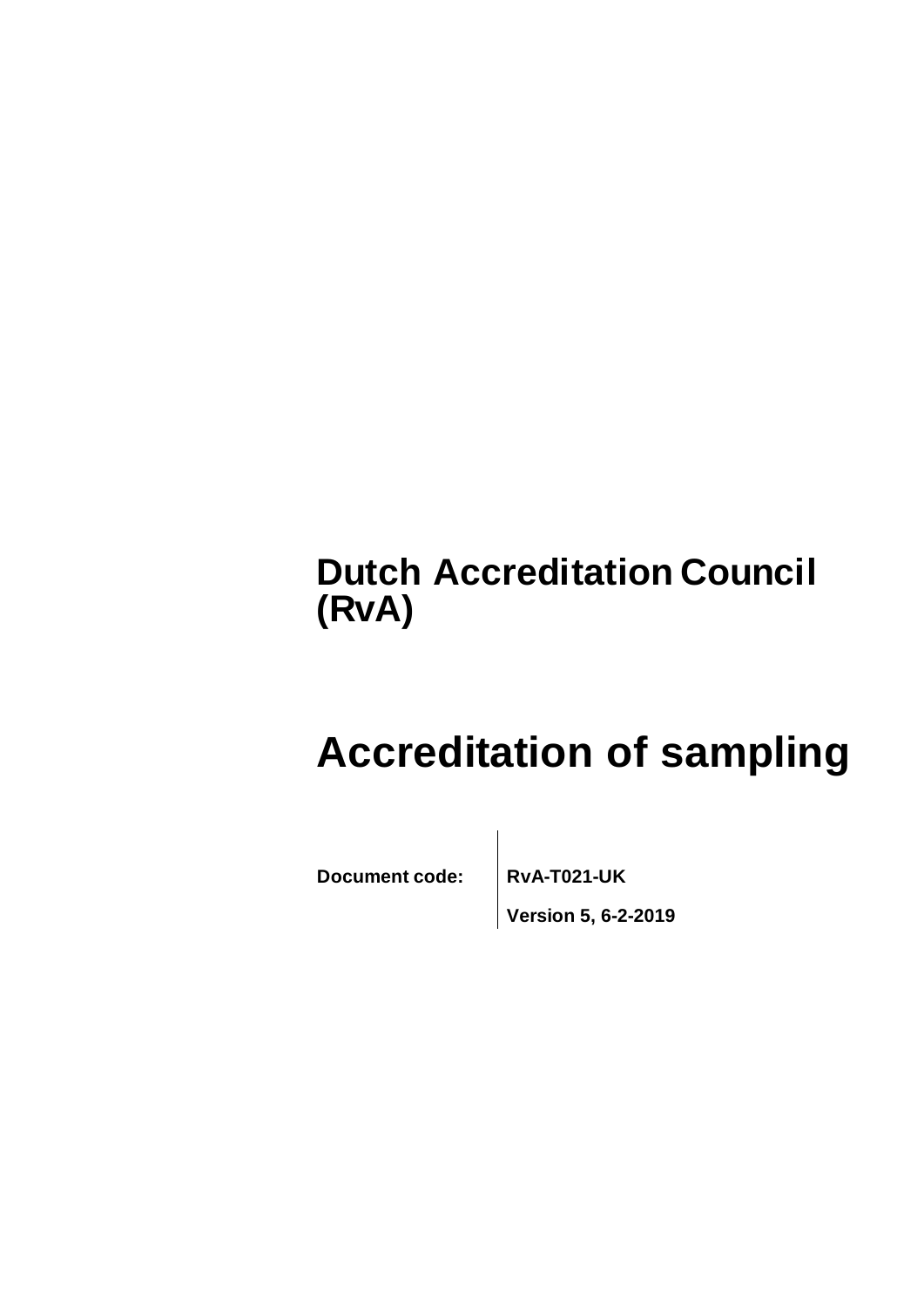A current v ersion of the Explanatory notes is av ailable through the website of the Rv A. [\(www.rv a.nl\)](http://www.rva.nl/).

A RvA-Explanatory note describes the policy and/or the procedures of the RvA concerning a specific field of<br>accreditation. In case the policy and/or procedures for a specific field of accreditation as described in a RvA Explanatory note, is documented by EA, ILAC or IAF, the Rv A will bring its policy and procedures in line with the EA, ILAC or IAF-document.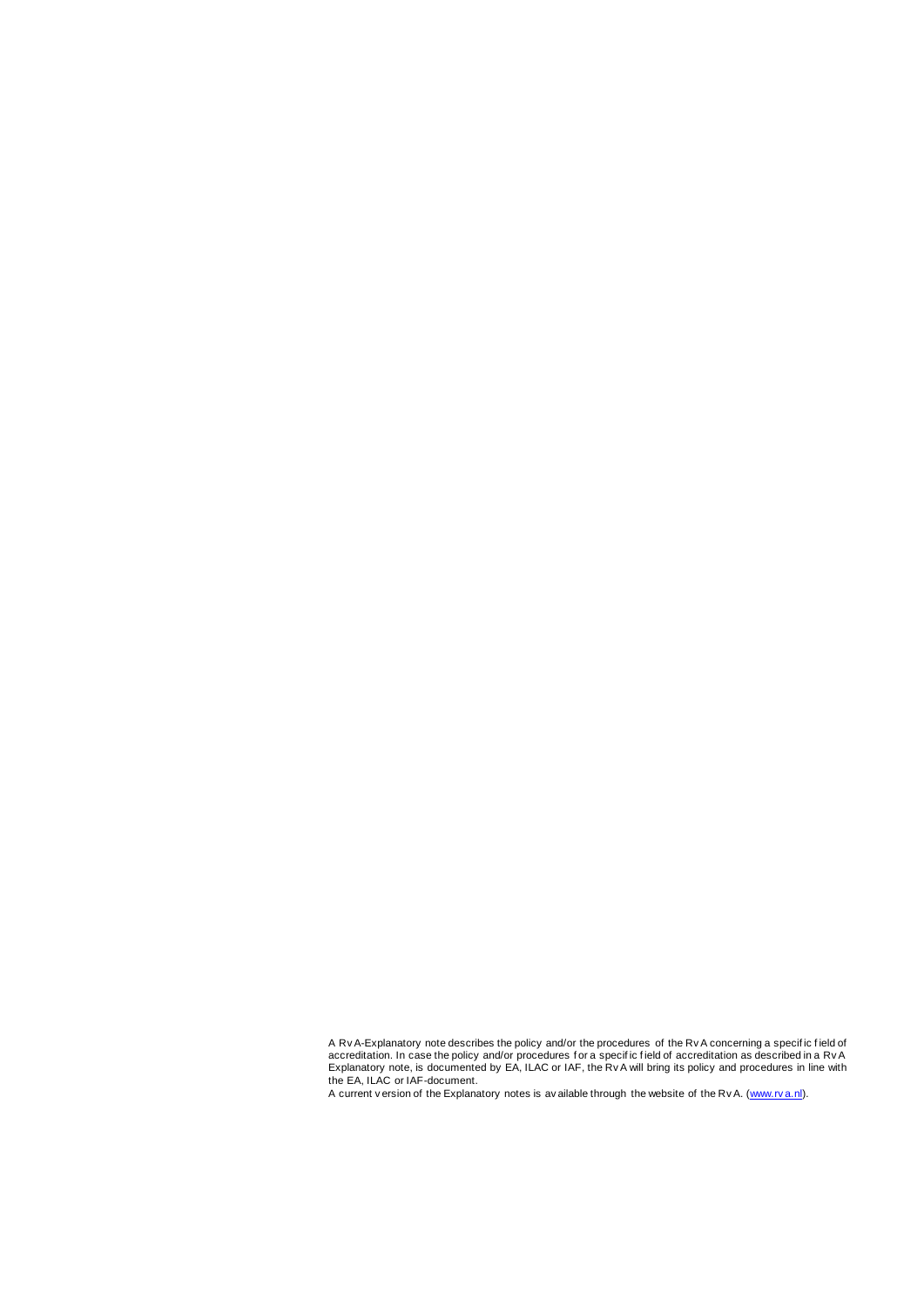

# **Contents**

| 1              |                                                                                     |                |
|----------------|-------------------------------------------------------------------------------------|----------------|
| 2 <sup>1</sup> |                                                                                     |                |
| 3              | Scope 5                                                                             |                |
| 4              | Standards for accreditation in relation to sampling______________________________ 5 |                |
| 5              |                                                                                     |                |
|                |                                                                                     | $\overline{7}$ |
|                |                                                                                     |                |
|                |                                                                                     |                |
|                |                                                                                     |                |
|                |                                                                                     |                |
| 6              |                                                                                     |                |
| $\overline{7}$ |                                                                                     | 8              |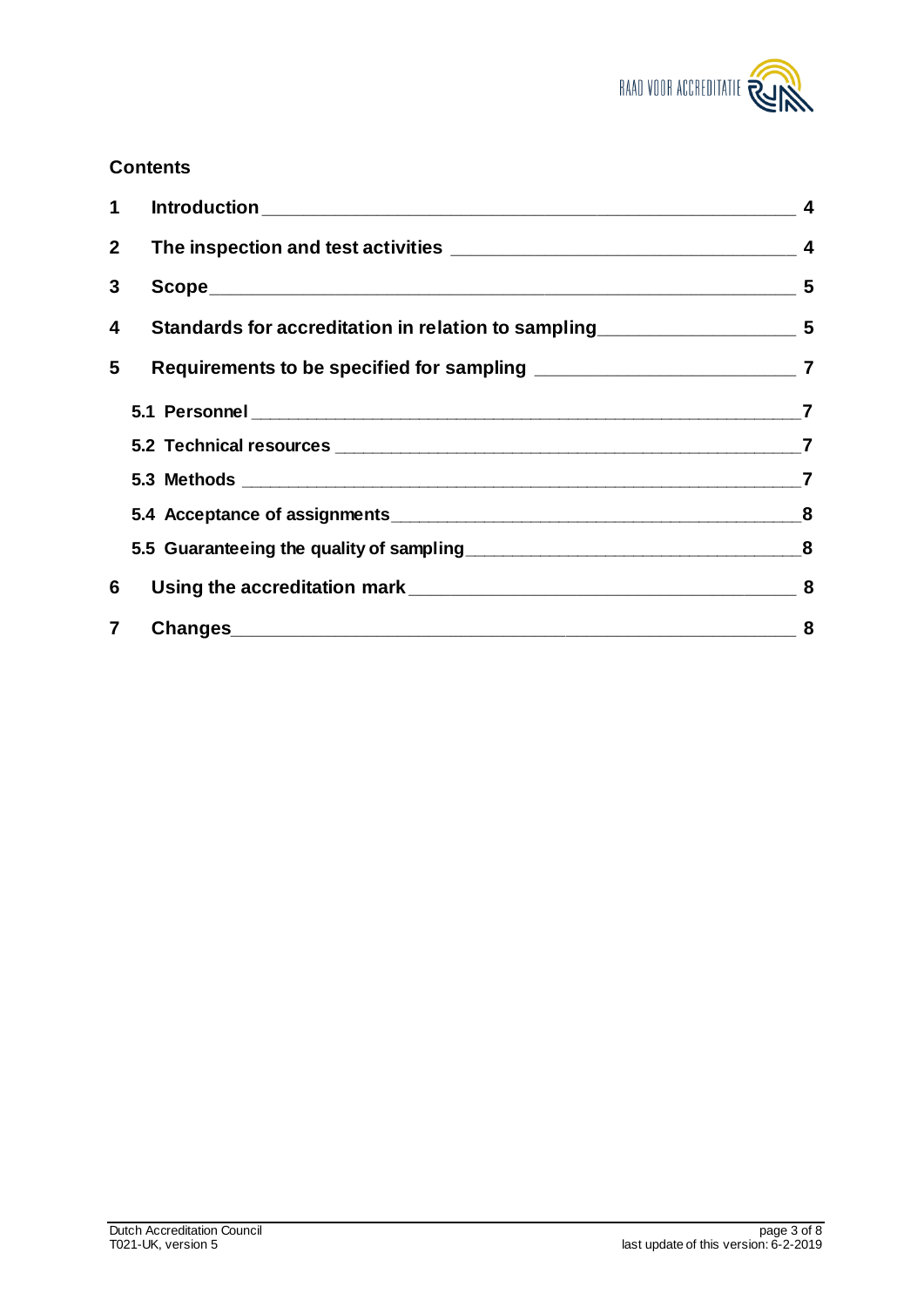

# <span id="page-3-0"></span>**1 Introduction**

The RvA has accredited a number of organisations for sampling. This can be organisations with an accreditation based on EN ISO/IEC 17020 as well as test laboratories with an accreditation based on EN ISO/IEC 17025.

The RvA acknowledges that in many cases, sampling cannot be regarded as an inspection or test activity and that it can therefore be argued that these should not be included as a separate activity on the scope of accreditation. However, the importance of sampling within inspection and test activities is such that the RvA wishes to meet the need in the market for having these activities accredited as a separate activity. In so doing, the RvA is also following the procedure that has been agreed internationally.

In this explanatory document the RvA has recorded the conditions under which sampling can be accredited as a separate activity.

Where criteria of the EN ISO/IEC 17025 are listed, the criteria of the 2005 version are between ( ) and those of the 2017 version are displayed between [ ].

# <span id="page-3-1"></span>**2 The inspection and test activities**

The schedule below shows that sampling has an important position in both inspection and testing. However, sampling is not covered by the accredited activities in all cases or is undertaken by third parties. A schematic representation of a number of possibilities is given below.

|                         | Activities in the inspection and test process    |                             |                                    |                                   |
|-------------------------|--------------------------------------------------|-----------------------------|------------------------------------|-----------------------------------|
| Potential<br>situations | Establishing<br>inspection/measuring<br>strategy | 2.<br>Sampling              | 3.<br>Measurements,<br>assessments | Interpretation and<br>conclusions |
|                         |                                                  | Inspection EN ISO/IEC 17020 |                                    |                                   |
| 2                       |                                                  | Inspection EN ISO/IEC 17020 |                                    |                                   |
| 3                       |                                                  | Inspection EN ISO/IEC 17020 |                                    |                                   |
| 4                       |                                                  | Test EN ISO/IEC 17025       |                                    |                                   |
| 5                       |                                                  | Test EN ISO/IEC 17025       |                                    |                                   |
| 6                       |                                                  |                             | Test EN ISO/IEC<br>17025           |                                   |

- Situation 1: The inspection body (IB) is responsible for the entire process. The report of inspection results must contain a justification for the selected inspection strategy .
- Situation 2: The IB does not establish the sampling strategy directly but works on the basis of the strategy pre-defined by the client, or in accordance with a prescriptive document. The report of inspection results must make reference to the inspection strategy prescribed by the client, or to the prescriptive document.
- Situation 3: The IB inspects the objects supplied and is not responsible for the sampling. The report clearly states that an opinion is only provided in respect of the objects provided and, for example, not about a batch of objects.
- Situation 4: The laboratory is responsible for the entire process. The report of test results must contain a justification for the measuring strategy selected however the opinion of the laboratory must not extend beyond whether the object/batch does or does not meet the pre-defined specifications.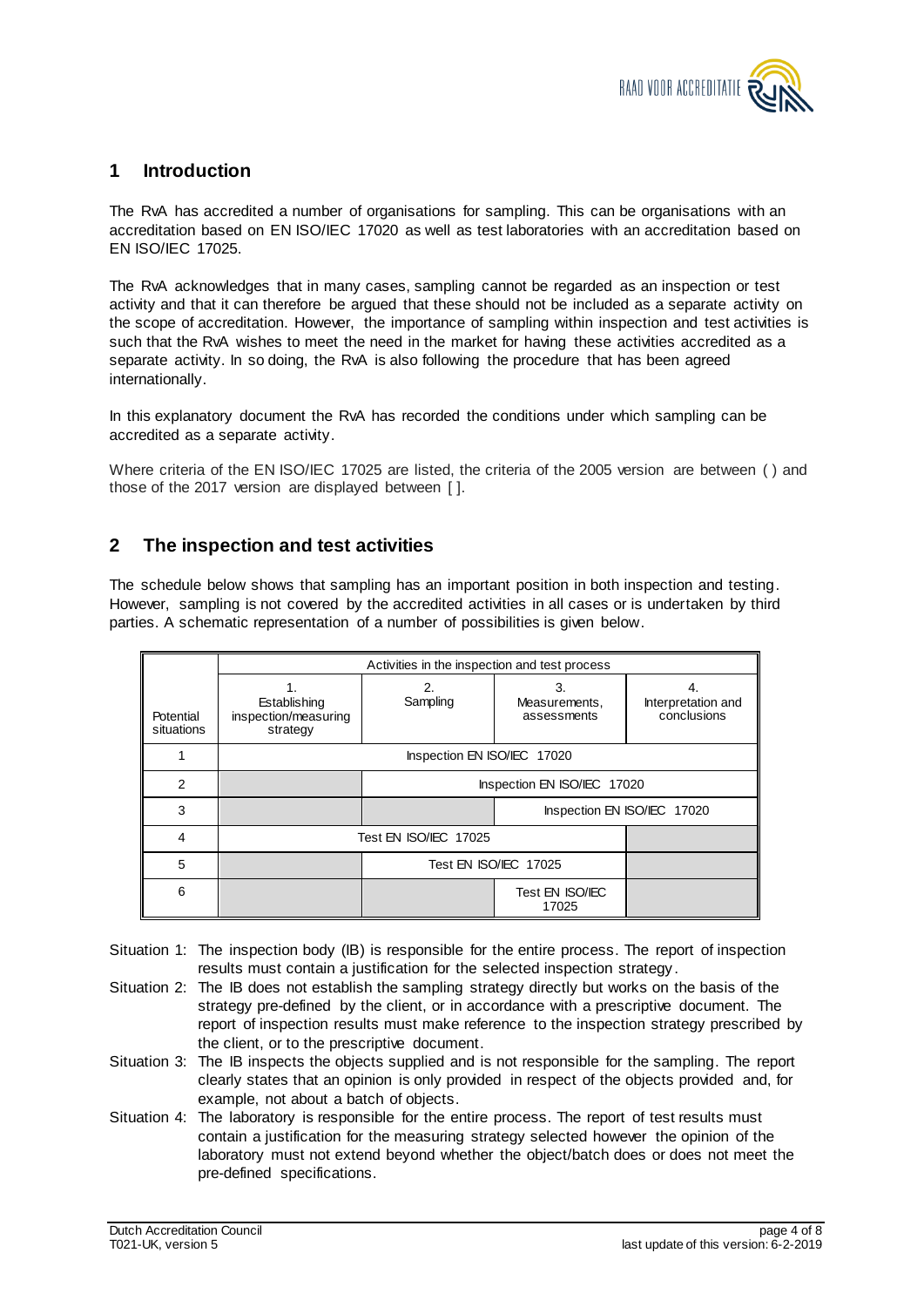

- Situation 5: On the basis of a specified strategy or prescriptive document, the client arranges for the laboratory to take samples and to measure. In the report of test results reference is made to the measuring strategy prescribed by the client or to the prescriptive document.
- Situation 6: The laboratory conducts tests on a sample that has been supplied. The report clearly states that the results only concern the sample that has been provided.

Also see RvA-T015 concerning how to deal with 'opinions and interpretations'.

In addition to the fact that the organisation can be exclusively responsible for part of the process, elements can also be subcontracted or a client can arrange for different elements to be undertaken by separate organisations. In the latter case, ambiguity can arise about the responsibility for the test and inspection results and the interfaces must be considered more critically. However, provided the report clearly states which activities have been undertaken under the responsibility and accreditation of the laboratory or the inspection body then accreditation contributes towards clarity for the client or the subsequent user of a report.

# <span id="page-4-0"></span>**3 Scope**

For reporting sampling on the scope by organisations that perform this activity in the framework of their accredited tests, see RvA-T025.

For sampling for tests carried out by another organisation the sampling will be reported on the scope as follows:

| No.                 | <b>Material or</b><br>product | Type of activity                                                                | External/Inter<br>nal reference<br>number | Location                                                    |  |  |
|---------------------|-------------------------------|---------------------------------------------------------------------------------|-------------------------------------------|-------------------------------------------------------------|--|--|
|                     | <b>Sampling</b>               |                                                                                 |                                           |                                                             |  |  |
| a<br>$\overline{1}$ | $\langle$ >                   | Sampling for the determination of the content of; <<br>$technique$ <sup>7</sup> | <b>ZZZ</b>                                | Location<br>from which<br>the sampling<br>is<br>coordinated |  |  |

EN ISO/IEC 17025:

the corresponding test is structurally carried out by another accredited laboratory.

#### EN ISO/IEC 17020:

| No. | <b>Field of</b><br>inspection | Type and range of inspection                                          | Methods &<br>procedures |  |  |
|-----|-------------------------------|-----------------------------------------------------------------------|-------------------------|--|--|
|     | Sampling                      |                                                                       |                         |  |  |
| a   | $\langle$ >                   | Sampling for the purpose of determining the content of xxx;           | ZZZ                     |  |  |
| b   | $\langle$ >                   | Sampling for the purpose of < inspection activities to be specified > | ZZZ                     |  |  |

the corresponding test is structurally carried out by an accredited laboratory.

# <span id="page-4-1"></span>**4 Standards for accreditation in relation to sampling**

Standards EN ISO/IEC 17020 and EN ISO/IEC 17025 can be used for accreditation of sampling however EN ISO/IEC 17025 contains the most specific criteria for sampling.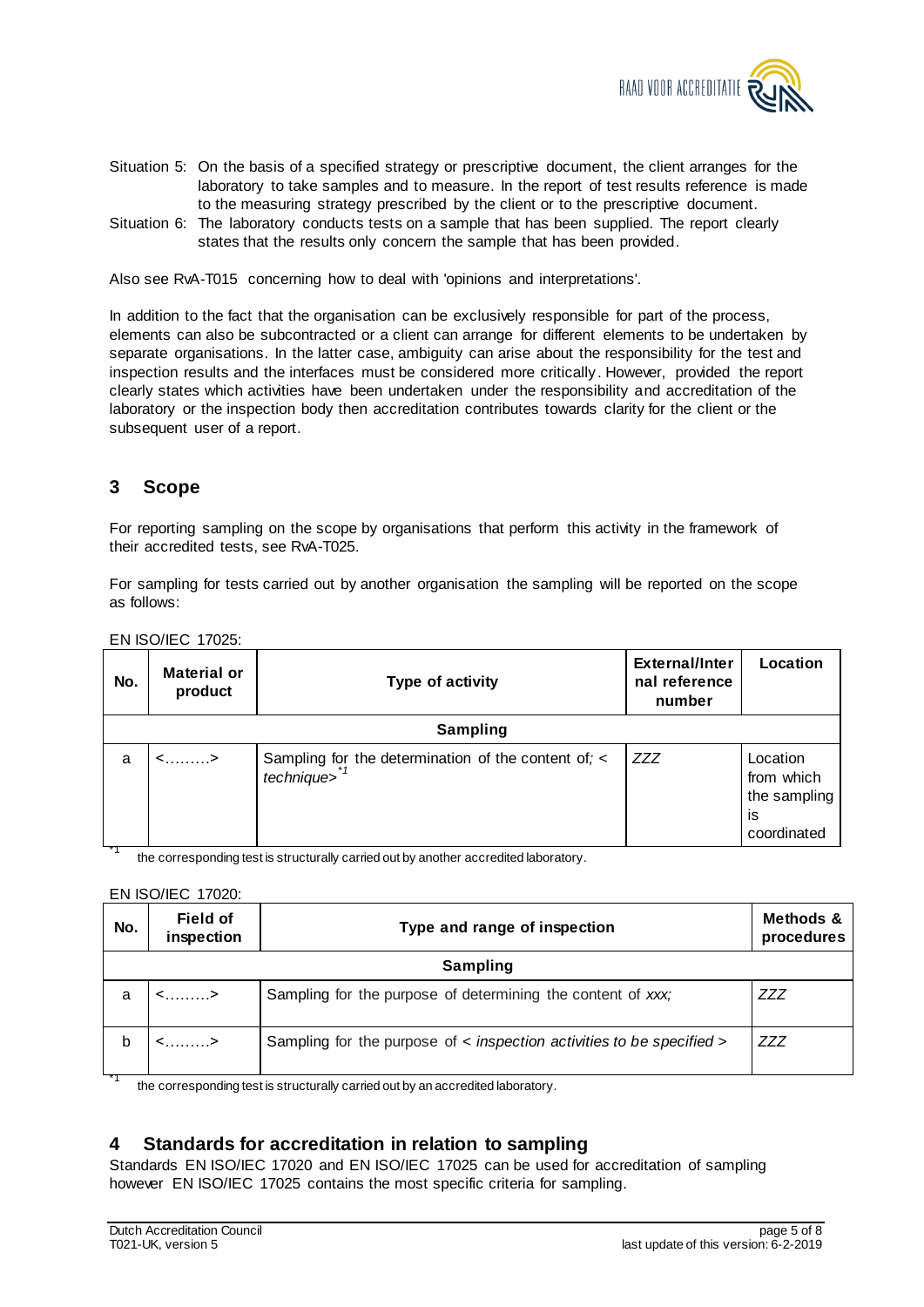

EN ISO/IEC 17025 states that the scope of the standard is 'tests and/or calibrations, including sampling'. Paragraph (5.7) [7.3] stipulates more detailed requirements for sampling, and (5.10.3.2) [7.8.2.2., 7.8.5] gives the requirements for the reporting of sampling results.

The RvA shall therefore use EN ISO/IEC 17025 for the accreditation of sampling as a separate activity. An organisation that wishes to have sampling as a separate activity on the list of activities (scope of accreditation) will therefore be accredited on the basis of EN ISO/IEC 17025.

There are two possible exceptions to this rule:

- 1. If the organisation is also accredited or becomes accredited for inspection activities (other than taking samples) in accordance with EN ISO/IEC 17020, then a separate sampling activity is possible within the 17020 scope however in that case the requirements contained in EN ISO/IEC 17025 will be applied in addition to those in EN ISO/IEC 17020, as described in Section 5 of this explanatory note.
- 2. If independence requirements are stipulated for the sampling organisations at the level of a Type-A inspection body then the RvA will base the accreditation on EN ISO/IEC 17020 but in that case the requirements in EN ISO/IEC 17025 will also be used, as described in Section 5 of this explanatory note.

Sampling activities can only be accredited as a separate activity if these activities are undertaken within the framework of accredited tests or inspections. In many cases there will be a 1 to 1 relationship between the accredited sampling and the accredited testing (for example in the case of Legionella). An accredited analysis can be a multi-component analysis (for example PCBs with GC-MS), whereby not all components of the analysis are necessarily covered by the accreditation. In this situation it remains clear for the (end) user that the sampling was undertaken under accreditation and what components were determined under accreditation.

The schematic overview given in Section 2 is therefore, for sampling only, expanded with the following options:

|                        | Steps in the inspections and test process        |                                              |                                    |                                   |
|------------------------|--------------------------------------------------|----------------------------------------------|------------------------------------|-----------------------------------|
| Possible<br>situations | Establishing<br>inspection/measuring<br>strategy | Sampling                                     | 3.<br>Measurements,<br>assessments | Interpretation and<br>conclusions |
|                        | Test EN ISO/IEC 17025                            |                                              |                                    |                                   |
| 8                      |                                                  | Test EN ISO/IEC<br>17025                     |                                    |                                   |
| 9                      | Inspection EN ISO/IEC 17020                      |                                              | (Other) accredited organisation    |                                   |
| 10                     |                                                  | <b>Inspection EN</b><br><b>ISO/IEC 17020</b> |                                    |                                   |

- Situation 7: The organisation is responsible for determining the sampling strategy and for undertaking the sampling. The report about the sampling must contain a justification for the chosen strategy.
- Situation 8: The organisation does not determine the strategy directly but works on the basis of the strategy prescribed by the client, or in accordance with a prescriptive document. In the report about sampling reference must be made to the strategy prescribed by the client or to the relevant prescriptive document. The accredited sampling organisation can report the sampling and the subcontracted accredited analyses. For the method of reporting the results of the subcontracted

activities please refer to RvA-VR003. Situation 9: Same as situation 7, but only used under the aforementioned conditions.

Situation10: Same as situation 8, but only used under the aforementioned conditions.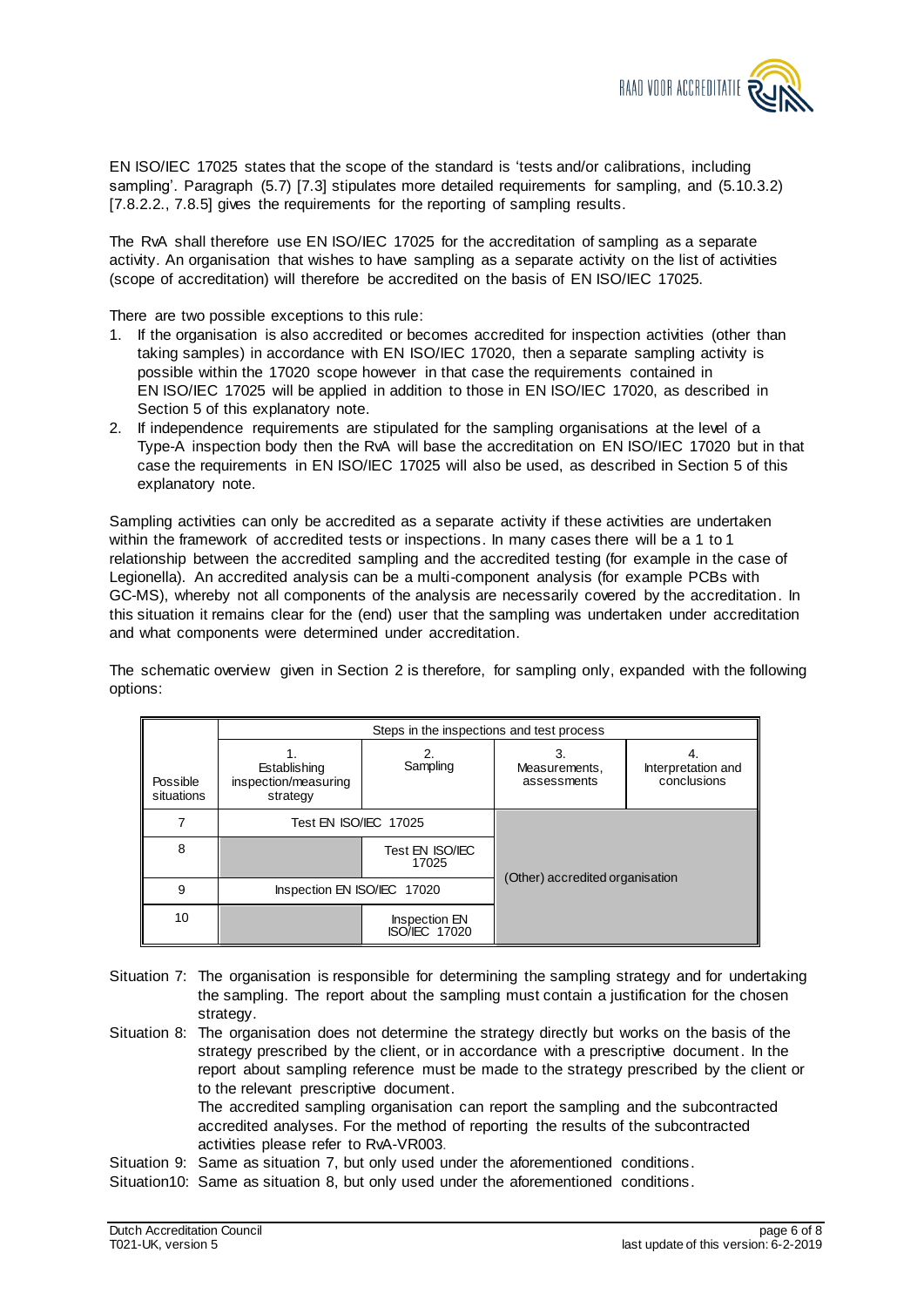

# <span id="page-6-0"></span>**5 Requirements to be specified for sampling**

The RvA has formulated specific explanatory notes for the accreditation requirements relating to the following topics:

- personnel competence;
- technical resources:
- methods to be used;
- acceptance of assignment;
- guaranteeing the quality of the sampling.

A further explanatory note is not considered appropriate for the other requirements from the standards.

### <span id="page-6-1"></span>**5.1 Personnel**

The requirements set out in EN ISO/IEC 17025, paragraph (5.2) [6.2], relating to the availability and competence of personnel are applicable in full to organisations taking samples.

When determining the required qualifications it is necessary to take into account the question about whether the sampling strategy is prescribed in standardised methods, or whether this strategy has to be determined directly by the organisation. In the latter case, the organisations must possess knowledge relating to the statistical validations of sampling.

The personnel coordinating and undertaking the sampling must in all cases have adequate, demonstrable knowledge about the objects to be sampled and the processes or systems . This is required in order to determine the suitability of the place and time of sampling, and in order to be able to determine the effects of the circumstances under which the sample is to be taken on the suitability of the sample.

#### <span id="page-6-2"></span>**5.2 Technical resources**

The requirements set out in EN ISO/IEC 17025, paragraphs (5.3) [6.3] and (5.5) [6.4], relating to the availability and suitability of resources are applicable in full to organisations taking samples.

The organisation must implement specific measures, where relevant, to guarantee the sterility and inertness of materials used for undertaking the tests or inspections. As with other potential forms of influencing the properties of the sampling object, contamination by and absorption of materials must be prevented.

#### <span id="page-6-3"></span>**5.3 Methods**

The requirements set out in EN ISO/IEC 17025, paragraph (5.4) [7.2], relating to the methods used are applicable in full to organisations taking samples. The requirements contained in EN ISO/IEC 17025, paragraph (5.7) [7.3], are particularly applicable.

Sampling requires clearly recorded methods that are matched to the purpose of the tests or inspections. In practice, sampling is often undertaken in accordance with methods set out in prescriptive documents that have been agreed in and for a specific sector.

The laboratory or the inspection body determines the strategy for sampling. If, on request of the client, the strategy determined by the laboratory or inspection body is to be deviated from, then the laboratory or inspection body must record this in the report, together with a statement about whether – in the opinion of the laboratory or the inspection body – the sampling is still representative. If the sampling is not undertaken in accordance with standardised methods then the organisations must itself demonstrate the validation of the method used. As a minimum, this means it is to be

demonstrated that the method:

- guarantees the representativeness of the samples taken;
- does not change the properties of the test or inspection object in such a way that the results of the test or inspection are influenced.